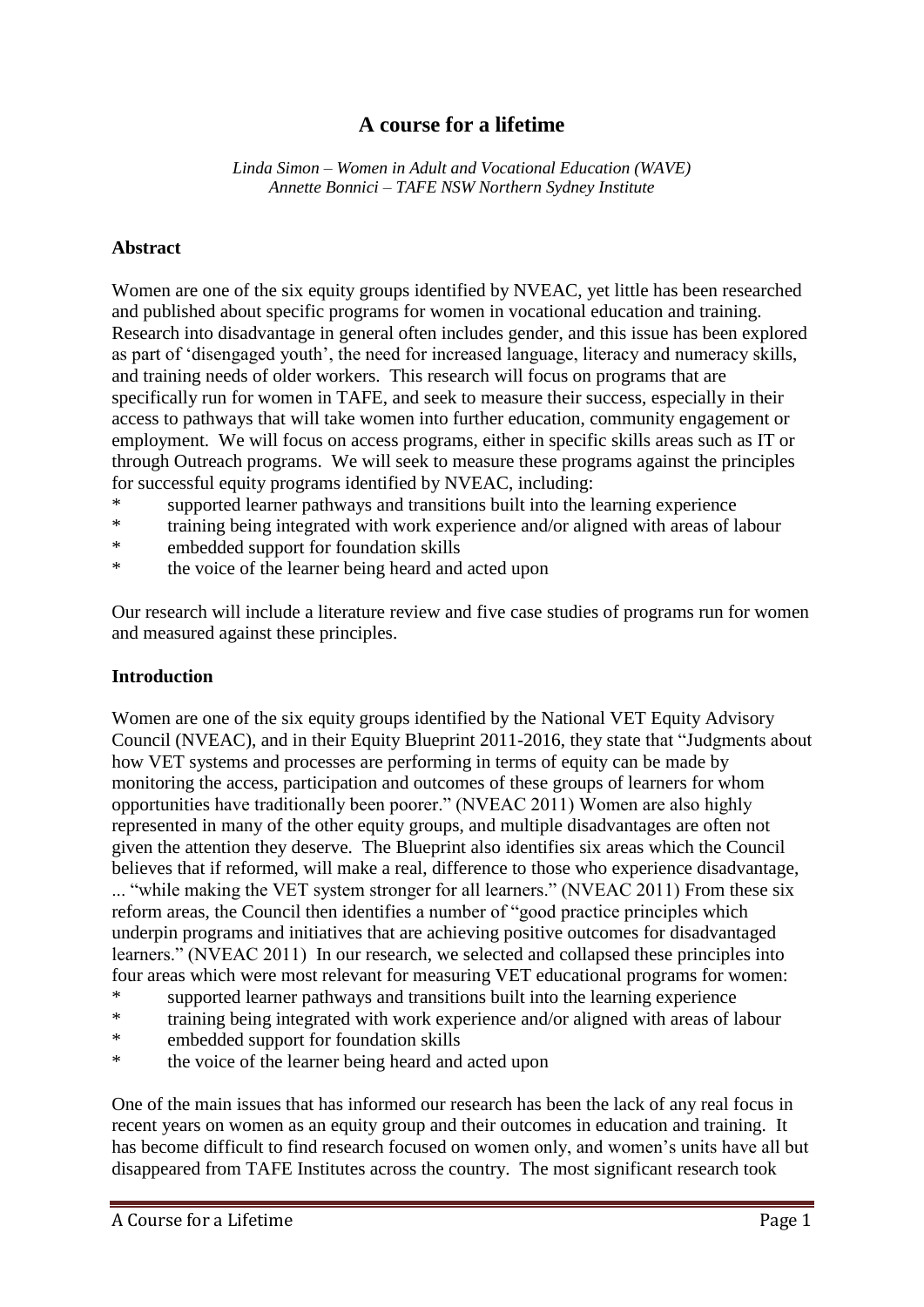place at least a decade ago, probably under the auspices of the Australian National Training Authority (ANTA), and the priorities of state/territory and federal governments have not sought to maintain that focus. Gender equity units in TAFE Institutes and government education departments have focused on the equality issues rather than issues relating specifically to the disadvantages for either gender. Non-education specific research continues to be conducted that highlights the issues relating to poverty of aged women, discrimination in relation to women in the workplace, lack of women in management and Board positions, and unfair maternity leave and employment practices. The relevance of vocational and adult education to addressing in part some of these disadvantages, is significant. Yet, funding continues to be cut from women's programs, and there are not many that now exist in TAFE Institutes.

These issues led us to consider whether there was still a place for women's programs in VET. Did they have real outcomes? Were there any differences between women undertaking specific women's programs and enrolling in mainstream courses, perhaps with additional support? What were the success rates of women's programs, both for individuals and for society?

According to economic research, increasing the number of women in the workforce is a critical element of Australia's increased prosperity. In his report entitled 'Game Changers: Economic reform priorities for Australia' John Daley from the Grattan Institute stated that: "If Australian governments want to increase rates of economic growth they must reform the tax mix, and increase the workforce participation rates of women and older people. Together these game-changing reforms could contribute more than \$70 billion to the Australian economy. Governments should concentrate their limited resources for economic reform where they can have the greatest impact on Australian prosperity." (Grattan Institute 2012)

To do this, it appeared important to us that there were greater opportunities for women and girls to undertake relevant programs that would allow them to gain employment, and that they should receive support along the lines of the principles outlined by NVEAC that would ensure their success. We have undertaken five case studies of women's programs in TAFE, concentrating particularly on access programs where many disadvantaged women may be found. We attempted to find women's programs in NSW, South Australia and Victoria, but the Victorian case studies did not eventuate. This report presents our findings from the case studies and measures the outcomes against the NVEAC principles. Given the reported impact of these women's programs, we felt the title 'A Course for a Lifetime' was most appropriate.

## **Literature Review**

As already highlighted there has not been much recent literature around women's programs in vocational and adult education, and even the NVEAC case studies around the equity groups only provide one specific example. This study has outcomes similar to the case studies we undertook. The NVEAC case study was of a New Opportunities for Women (NOW) course at Perth City Farm, and delivered by Central Institute of TAFE in WA. It is also an access course at Certificate I level and it targets women who have been out of the workforce or education for a long period of time. Perhaps exactly the women referred to in the Grattan Institute's report 'Game Changers'. It is a "foundation course designed to provide women with the knowledge, skills and support to transition into further education or employment including: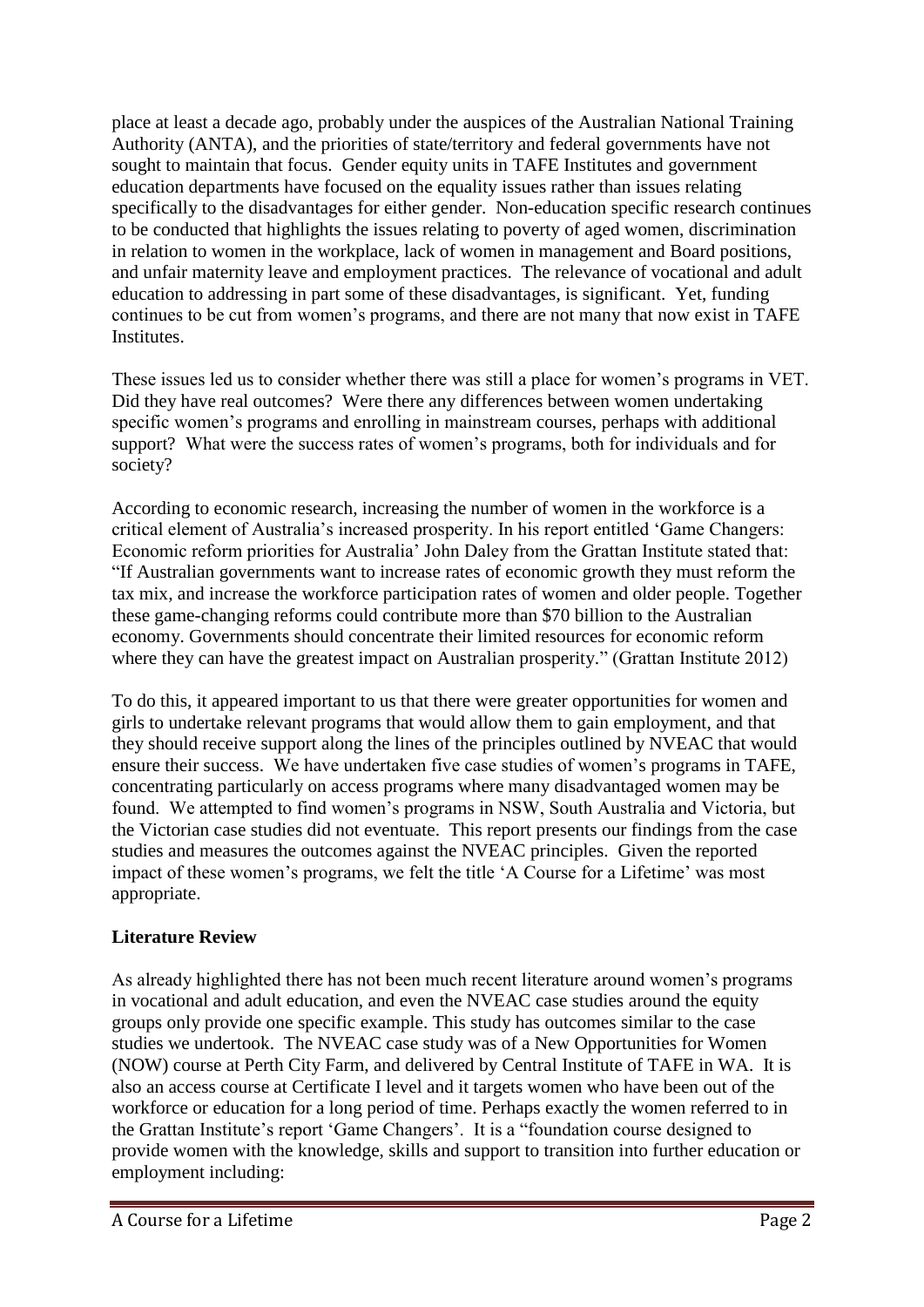- \* increased confidence for returning to work or education;
- \* a broadened awareness of personal, vocational and training options;<br>\* communication skills to dool with issues effecting their lives: and
- communication skills to deal with issues affecting their lives; and
- \* computer and maths skills to enhance pathway options." (NVEAC 2012)

Like many programs designed specifically for women, it is delivered in school friendly hours, and uses an integrated and holistic delivery model. The retention rate in 2010 was 67%, with six women gaining employment and six progressing to further education and training from an initial cohort of thirty. The group in WA summarised the success factors as including making the course more accessible to women by using a community-based setting and an actual enterprise project. These factors were also true of the case studies we looked at. Having the right lecturer for the group was considered important, as indicated in the South Australian case study we undertook. The NVEAC project also noted the importance of an inclusive supportive atmosphere which led to enduring friendships, also indicated in our Blue Mountains Horticulture case study.

From all of the case studies that NVEAC wrote up around the equity groups, the Council described the key messages that emerged demonstrating the importance of VET to highly disadvantaged learners. They included that:

- \* Certificate I and II preparatory (or access) programs can play a vital role in engaging individuals who have experienced multiple disadvantages and/or who have been long-term disengaged from learning
- \* embedding and contextualising foundation skills within VET programs is a proven effective learning model
- \* holistic support, including mentoring, case management and cross-cultural awareness leads to good results
- \* effective training requires flexibility and capacity to tailor learning to the needs of the individual
- linking work experience with training increases the likelihood of sustainable employment (NVEAC 2012)

Again these key messages are reflected in the principles defined by NVEAC.

In their 2003 report on Women in VET, Mary Dickie and Ingrid Fitzgerald comment on a range of factors that women require if they are to successfully undertake VET courses. As in much of the literature on women's programs, they focus on the importance of recognition of prior learning, work placement opportunities and taster courses, and the need for training to be flexible to allow women to meet their commitments to family and part-time work. They also comment: "Lack of confidence is a significant barrier for many women accessing training opportunities; for example, on re-entering the workforce, or re-skilling following redundancy." (P. 49)

Similar findings were arrived at by Helen Connole in "Making training work for women", and she provided a number of recommendations, including the need for personal support, pathways information, flexible delivery with arrangements to allow women to exit and reenter courses, and activities with immediate relevance.

Security4Women (eS4W), one of the six women's alliances, funded a project in 2009 undertaken by Women in Adult and Vocational Education (WAVE) and called "Women and VET: Strategies for Gender Inclusive VET Reform". The researchers write of the male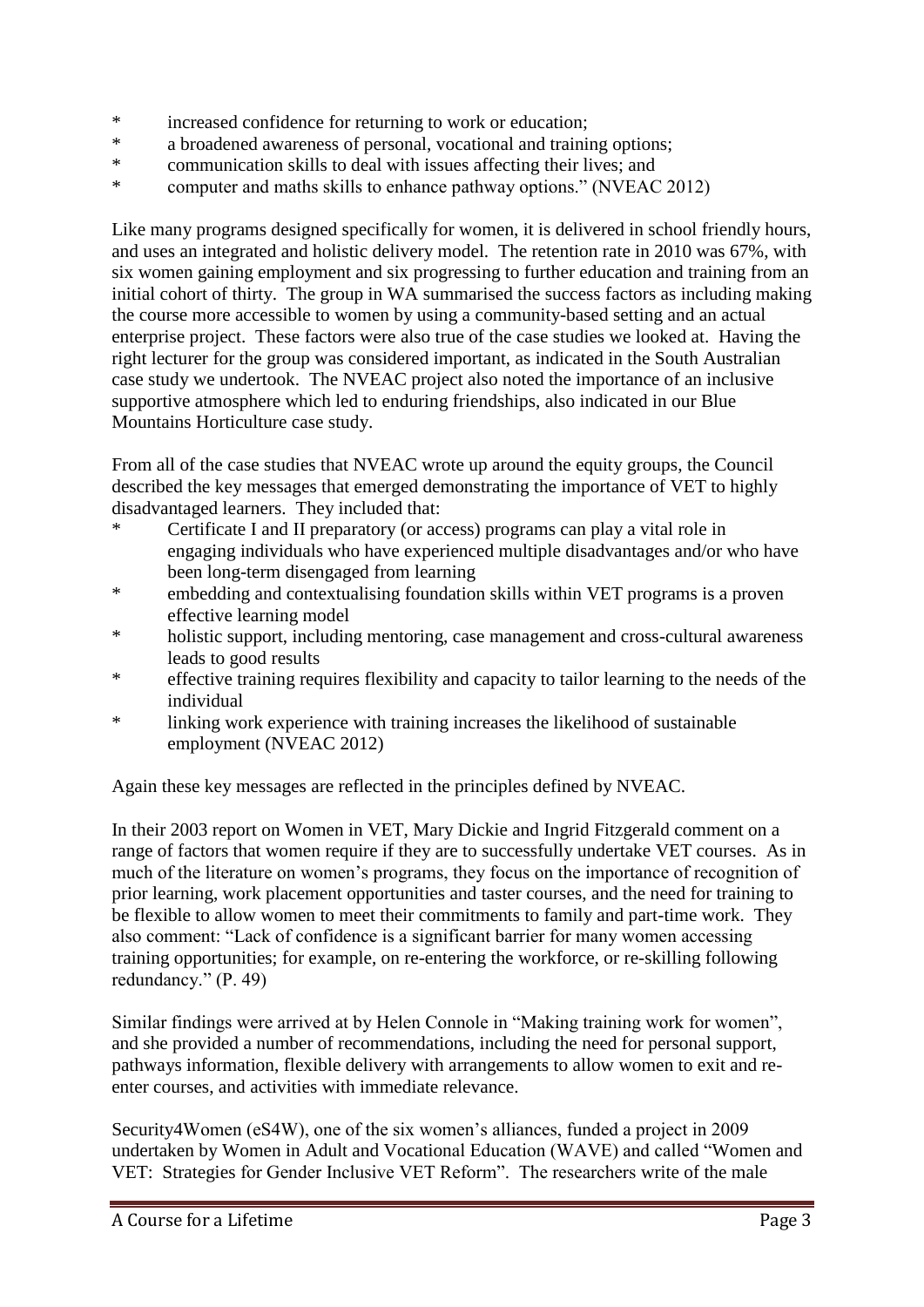dominated VET system, and the struggle that VET has undertaken to "offer programs that appeal to women and, more importantly, enable them to gain sustainable employment outcomes commensurate with their skill and qualification." (WAVE, 2009, p. 5) More importantly they go on to say that there is a "link between women's long-term economic security and equitable access to, participation in, and outcomes from vocational education and training. Vocational education and training offers a pathway to unemployed and underemployed Australians and up-skilling or career progression for existing workers. Research demonstrates that targeted women's programs within VET lead to increased individual agency, well-being and overall levels of community capacity."(WAVE 2009, p. 7) The case studies we have considered in this report further support these findings. The researchers finalise the report by stating that: "Affordable, accessible VET remains critical for women from low socio-economic backgrounds who may suffer from a lack of visibility within the community and may also suffer detrimental effects of the global financial crisis." (WAVE 2009, p. 40)

Recent literature around VET programs for women has tended to focus on women in nontraditional trades. In an Occasional Paper for NCVER, "The female 'tradie': Challenging employment perceptions in non-traditional trades for women", Fiona Shewring from the TAFE NSW Illawarra Institute, as well as describing the sort of support that enables women to make careers in areas such as Painting and Decorating, reflects that: "Women can enrol in introductory courses, enabling them to gain the skills and confidence to continue on to Certificate III trade courses." Many women's programs of the type we describe in this study, provide just these skills for women, as well as the confidence and ability to progress on to higher qualifications leading to employment.

As well as the Grattan Report referred to earlier, a number of critical industries often the domain of males, are welcoming the participation of women and recognising their contribution to Australia's economic growth. One such report from the mining industry comments: "There are a number of ways resource employers can build on their female workforce, from introducing flexible work practices, to ensuring work villages are built to accommodate women and actively engaging with schools and universities to promote resource industry careers to female students. Leaving stereotypical assumptions aside, many roles in the mining industry are gender-neutral, making way for entry level and higher tertiary roles available for women. There are a range of jobs available including scientific, business, trade-based roles, as well as a need for qualified support staff such as psychologists. Hard-hat roles, including dump truck drivers, as well as cleaners, hospitality staff, engineers and project managers are just some of the endless career opportunities for women in the resources sector. The industry also knows that getting women into mining is good business. As NSW Minerals Council spokesperson, Lindsay Hermes says: The more women we can attract into the industry, the more the industry will change to accommodate us. It's not political correctness, it is a good business – and that is exactly what the mining industry is." (Women's Agenda 2013)

### **What we did!**

In our research we spoke to convenors/teachers of a range of women's programs in TAFE. We asked them to describe the program/course, and to address a series of questions:

- \* What are the aims of the program/course?
- \* How do you ensure that these aims are met?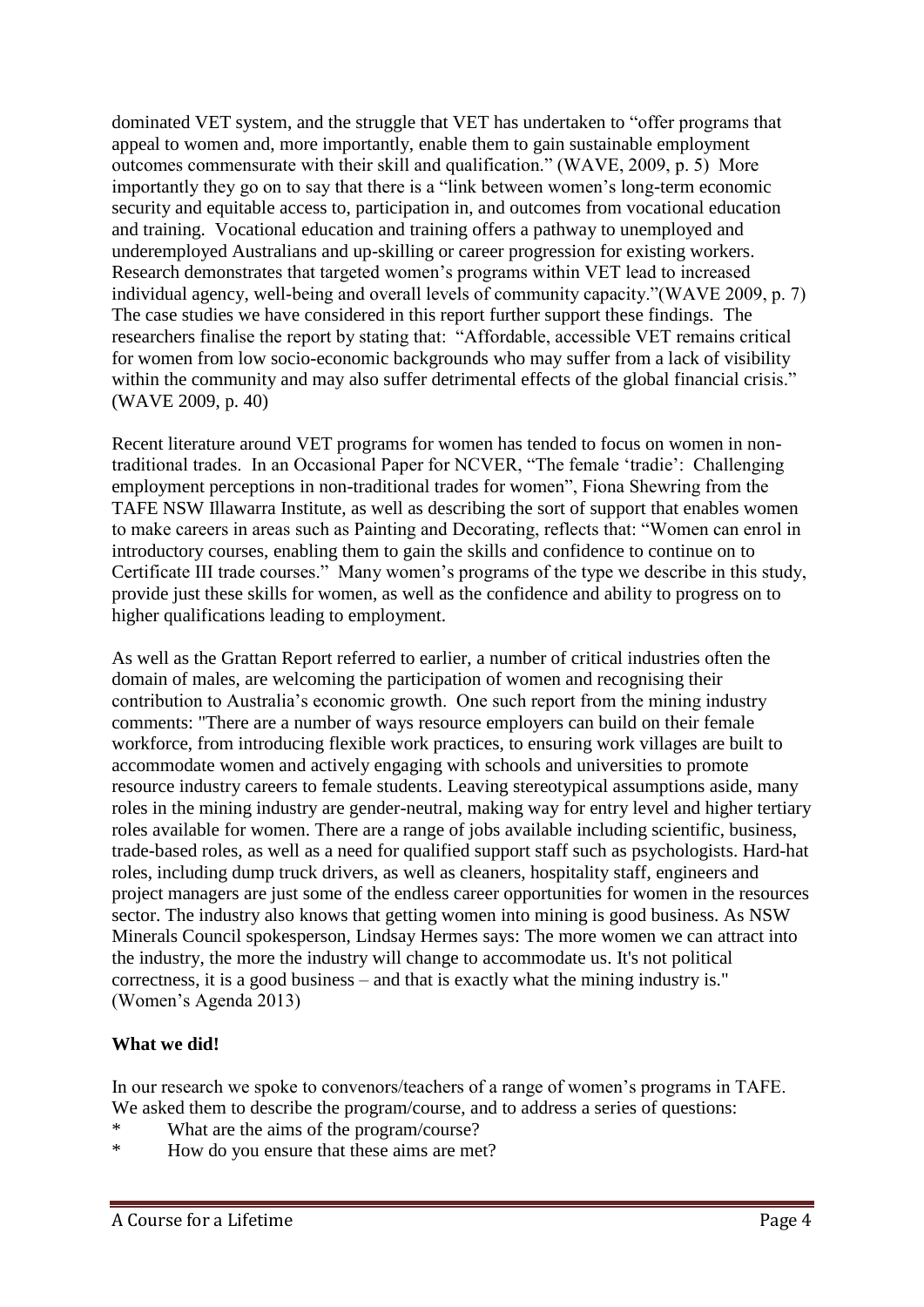- \* Do you have supported learner pathways and transitions built into the learning experience? What are these and how do you measure their success?
- \* Is training integrated with work experience and/or aligned with areas of labour market demand? How do you do this and how do you measure success of this strategy?
- \* Do you embed support for foundation skills? How do you do this and how do you measure success of this strategy?
- \* Do you design your program and make changes based on what learners have to say and their stated needs? How do you do this?
- \* Why are you running a program targeted at women only? What do you understand that such a program can offer women as opposed to supporting women in a mainstream TAFE program?

The five case studies we focused on are courses specifically designed and run for women. They are:

- \* a community Outreach course NSW. This course was designed around what the community wanted. It used a framework course of Community Engagement with flexible units to which content can be added, in this case horticulture. The learning is negotiated with the women, it validates the life experiences of the women, and it is an organic course.
- \* a Work Opportunities for Women (WOW) course in computing NSW. The WOW program is designed for women wishing to return to the workforce or for women planning to enter employment for the first time. The WOW course can be adjusted for any vocational area, but this college has chosen to focus on IT as most students express a desire to learn these skills.
- \* a Career Education and Employment for Women (CEEW) course NSW. This Certificate II course is a set curriculum with adjustable vocational content, and provides women with work ready skills in communication, maths, computing and other areas.
- \* a Digi-Girls (Digital girls) program NSW. This course was set up originally for adolescent girls to engage in IT, and works in partnership between TAFE and schools. There is also a course that can be run for women beyond school. There is a model Certificate III course, and the vocational content varies depending on current trends and industry needs. As it is aimed at school girls, it tends to be run in the form of a taster course, that could lead to more in-depth study. The program over the years has included IT Networking, Multimedia, News Production, Robotics, Airbrushing, Film and TV, Green Cafe, Spark Art, Animation and Radio.
- \* a Women's Education program encompassing Certificates II, III and IV SA. This course is run at three different certificate levels, and one of its most powerful features is the use of a feminist pedagogy. Certificate II is focused on entry-level for return to study, Certificate III has more study skills and electives, and Certificate IV is aimed at women planning to go on to University.

All of these programs cover a variety of fields but they share common aims, including:

- \* to build confidence and help women regain dignity<br>\* to strengthen the community to enable people to we
- to strengthen the community to enable people to work together
- \* to rebadge skills and raise awareness of what is expected at work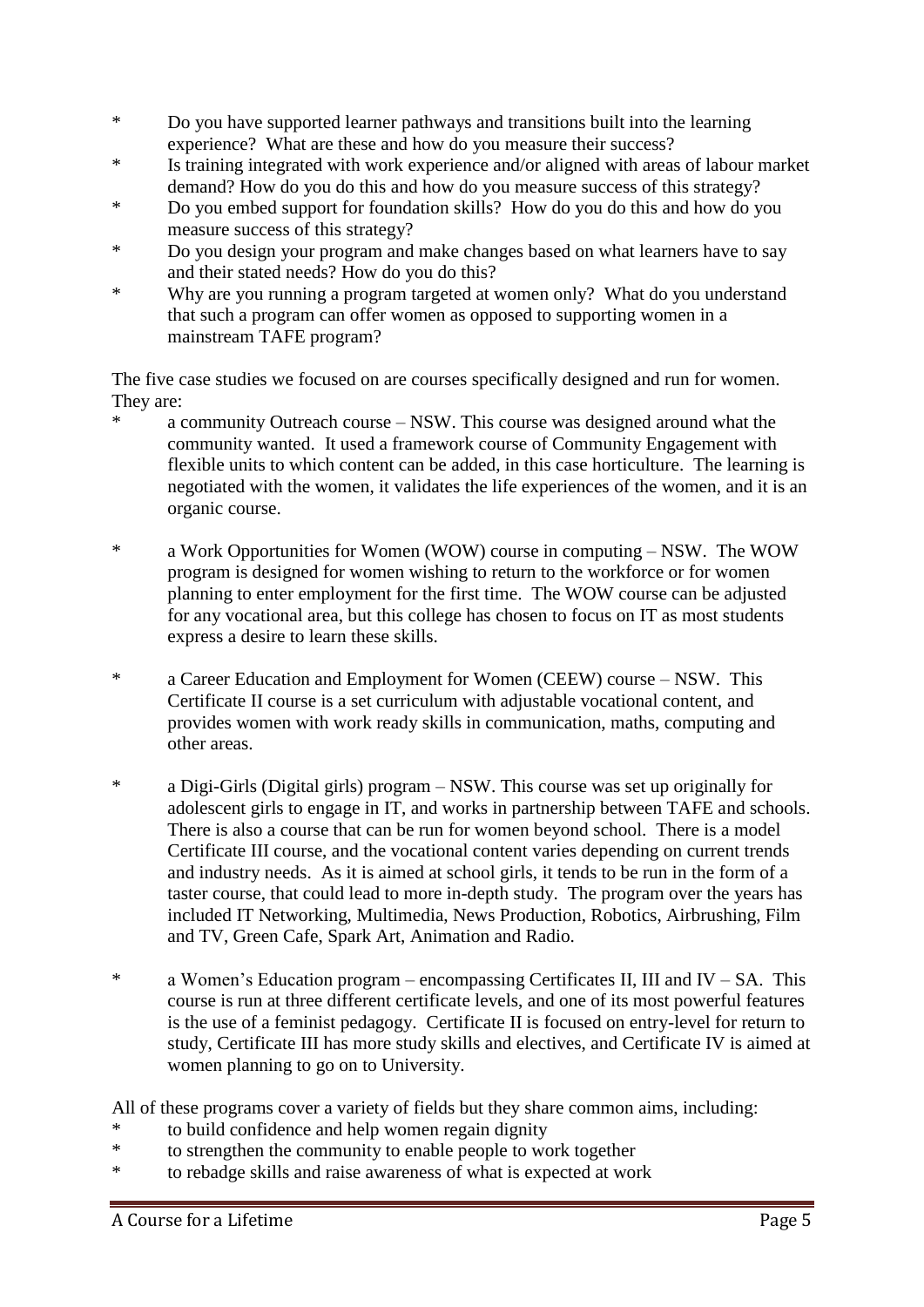- \* to increase skills for further study or employment
- \* to accelerate skills and to have real and meaningful outcomes<br>\* to huild skills, knowledge and confidence so that the women
- to build skills, knowledge and confidence so that the women can join the workforce, volunteer or embark on further study
- \* to support the women to see themselves as learners who are capable of studying a wide range of subjects, with pathways to further education and employment
- \* to provide women with support and an inclusive environment for skills development
- \* to provide work experience where possible

In general the outcomes of the courses are met, sometimes by formal assessment and generally by student feedback. A number of the co-ordinators/teachers assess the outcomes through destination surveys at the time of completion and later. An example is on the graph below. Overall the completion rates for the courses are high.



The Digi-Girls program is particularly interesting in that it follows up the participants through Career Advisers in schools and parents, and develops a database of women and girls who have undertaken the courses and gives them the opportunity to continue to develop their careers and interests through IT networking and events.

The choice of appropriate teachers was high on the list of ways to ensure these courses met their aims. Teachers were required to not only possess excellent teaching skills, but also broad life experience. They needed to be able to communicate and empathise with the women/girls. Monitoring course progress, mentoring and support services or Counselling, were also considered important in ensuring aims were met.

Each of these courses addressed the issue of learner pathways and transitions in similar but slightly different ways. In the Community course, deliberate learning issues were set up and students were aided in accessing services to address these, including through Counselling and career pathways. The women were encouraged to identify the generic skills they were developing and external speakers assisted by talking about further educational opportunities.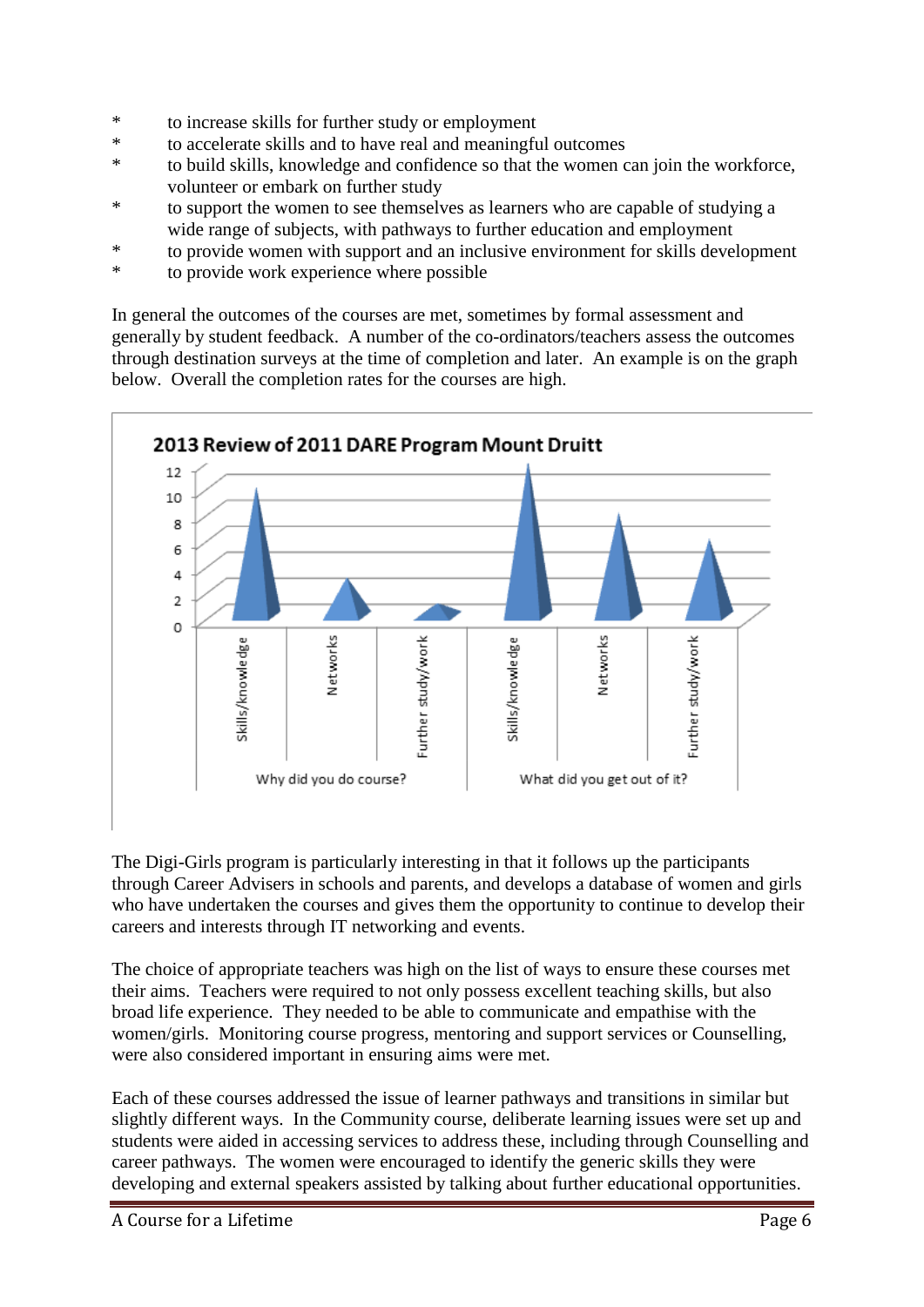As with most of the courses, study skills and computing were high on the list of skills to be taught, including use of social media and use of the internet to effectively research employment websites and how to apply for work and courses online.

The WOW course has a large component of career education and planning so that students are supported in choosing educational pathways and short and long term employment goals. Students keep a journal/scrapbook with details of jobs they would like to have, and they visit other teaching areas at TAFE colleges to find out more about these possible vocational choices. In planning their work experience, the women are encouraged to choose a workplace that is related to their employment goals.

The CEEW course supports women in a range of ways, including through mentoring, adult study centres, guest speakers and follow-up for those women who may have dropped out of the course for a variety of reasons.

The Digi-Girls program provides information as to what the girls have to do next to pursue this career, and the Women's Education program has units as part of the courses including career awareness, study skills and literacy and numeracy.

The alignment of the training labour market demands and/or inclusion of work experience was an important element of these programs. Overall they were aimed at women wanting to return to the workforce or girls exploring career opportunities, so making the learning relevant to possible job opportunities and community needs was critical both in attracting women to undertake the course and in ensuring they completed.

The Community Course that we discussed was around horticulture and involved developing and working in gardens in the Blue Mountains. The work experience in the gardens is carried out in real time, and resources from the gardens are shared across other courses. A number of the women had been approached to undertake gardening work in the community, and the vocational teachers considered what other skills the students might need such as lawn mowing, to be employable.

Work experience is an essential and integral part of the WOW program. Students are informed of skills shortage areas and encouraged to take this into account when planning career goals. Success of these strategies are measured by the number of students who gain work in their work experience workplaces and by the positive outcomes of the work experience. The CEEW course similarly has a work experience component and skills demand in the local area is considered.

The Digi-Girls program is quite different in some ways, as the course is designed around an area of current demand, including IT Networking, Multimedia, News Production, Robotics, Airbrushing, Film and TV, Green Cafe, Spark Art, Animation and Radio. Innovative areas are chosen to interest the girls and to show them the possibility of careers outside the traditional areas.

One of the most successful courses run through the Women's Education program in SA, was the 'Powerful Pathways for Women' course. This ran for twenty weeks and included a Certificate I in Electro-Communications Skills, Certificate I in Information Technology and Certificate II in Women's Education. The reasons for the success of this particular course included that it was set up at the instigation of industry, to increase diversity within the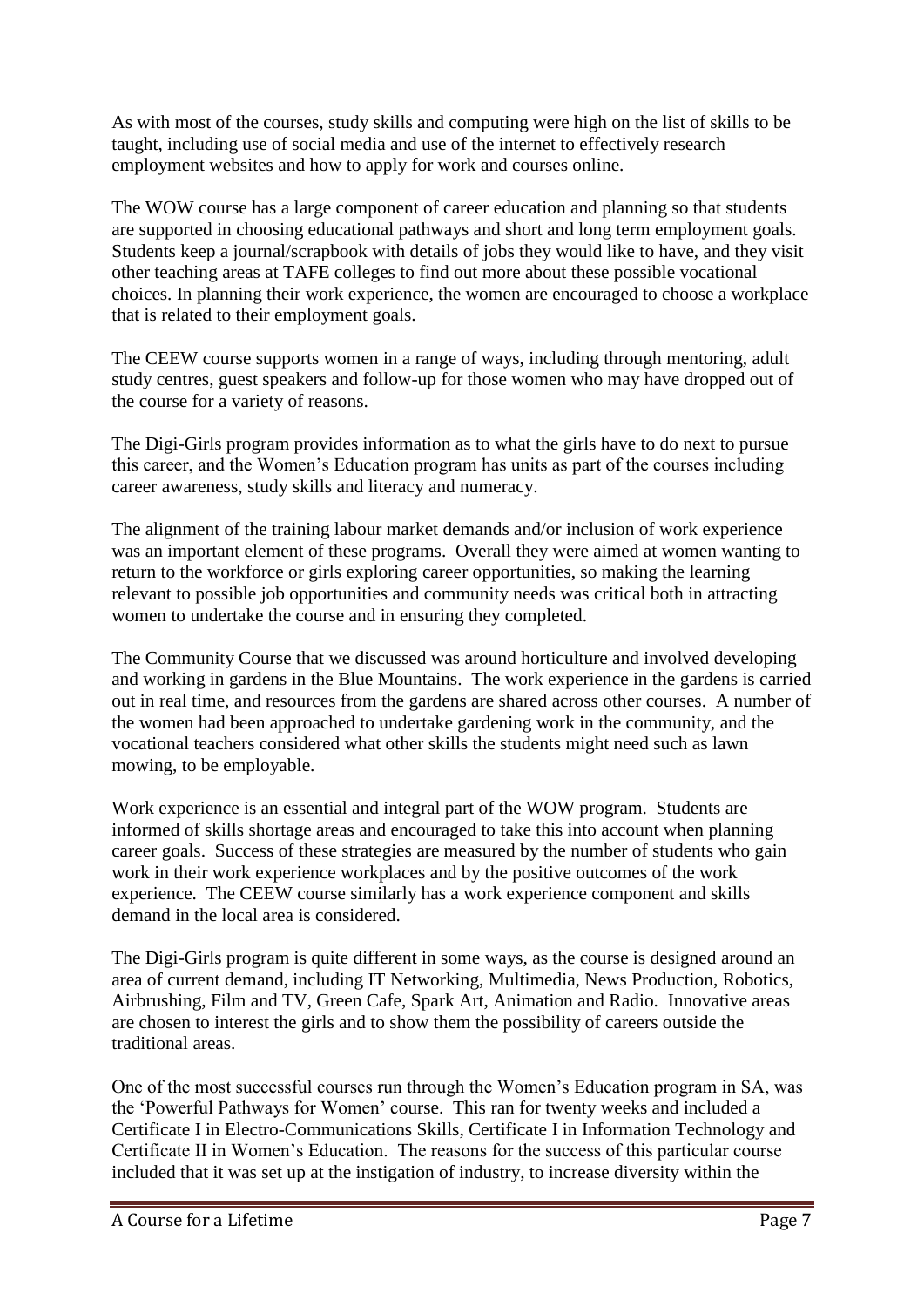industry and to expand the pool of applicants to meet the growing demand for skilled workers, of which women were an important but not necessarily well-tapped part. The commitment of ETSA Utilities meant that they provided financial support, access to workers and the workplace, mock interviews and practice aptitude tests. The TAFE provider and industry worked as a team, with the accredited training providing underpinning knowledge and experience, employability skills development and confidence building. Women from disadvantaged backgrounds were encouraged to apply.

Another example of an industry supported program which was mentioned as an aside during the case studies was Work Wise Women in NSW. In this program women are enrolled in a Certificate III in Information Technology with support for foundation studies. This program was initially funded by a local office of a Global IT Contracting company who had noticed a lack of women in IT in Sydney. After the Global Financial Crisis, the company was no longer able to fund the program but its value had been proven and the TAFE Institute continued to fund the program. Students from this program have gone on to employment in a diverse range of industries and further studies at TAFE and at university.

Embedding support for foundation skills was generally part of the course, although some convenors indicated that literacy and numeracy was not really a problem, such as the Digi-Girls course, and others said that they screened on application and might refer women to basic education courses first. For those that did embed foundation skills, they found that buddying up was an important tool, and some courses provided access to tutorial support for the women. The Community course convenor indicated that they did not formally assess at the start of the course as many of the women found it too daunting. In the WOW course, inclass support is provided by specialist teachers and additional support can be accessed. The CEEW women are assessed up-front and support provided by specialist teaching sections if required.

Negotiated learning was an important element of many of these courses. This was particularly the case in the Community course. A further course that was run for Indigenous women where they developed a Bush Tucker Garden helped to break down many barriers. The WOW and CEEW courses are specifically designed curriculum, but the actual vocational focus is adjusted according to needs and requirements of the students and the local community. In terms of the WOW course, the college has collected about thirteen years of data from pathways and destination surveys, and this is used to inform further course development. The SA Women's Education convenor acknowledged that it can often be a challenge to deliver the curriculum required by the course and to provide what the women need in terms of personal growth.

The last question elicited some interesting and passionate responses. Most of the convenors/teachers believed that a major part of the success of the course was that it was run for women and girls alone. They reflected that often it was about making women feel safe, as many had suffered severe domestic violence. Another convenor said that some of the students would only attend a women's only course for religious reasons. It also allowed for free discussion around issues such as gender roles, domestic violence, family power struggles, children and barriers to learning. Often once the women realised that TAFE provided a safe learning environment, they felt comfortable about moving on to mainstream courses. Overall the all-female environment was supportive and allowed women to take small steps. The women are given a voice to look at barriers and also to build a sense of belonging at the college.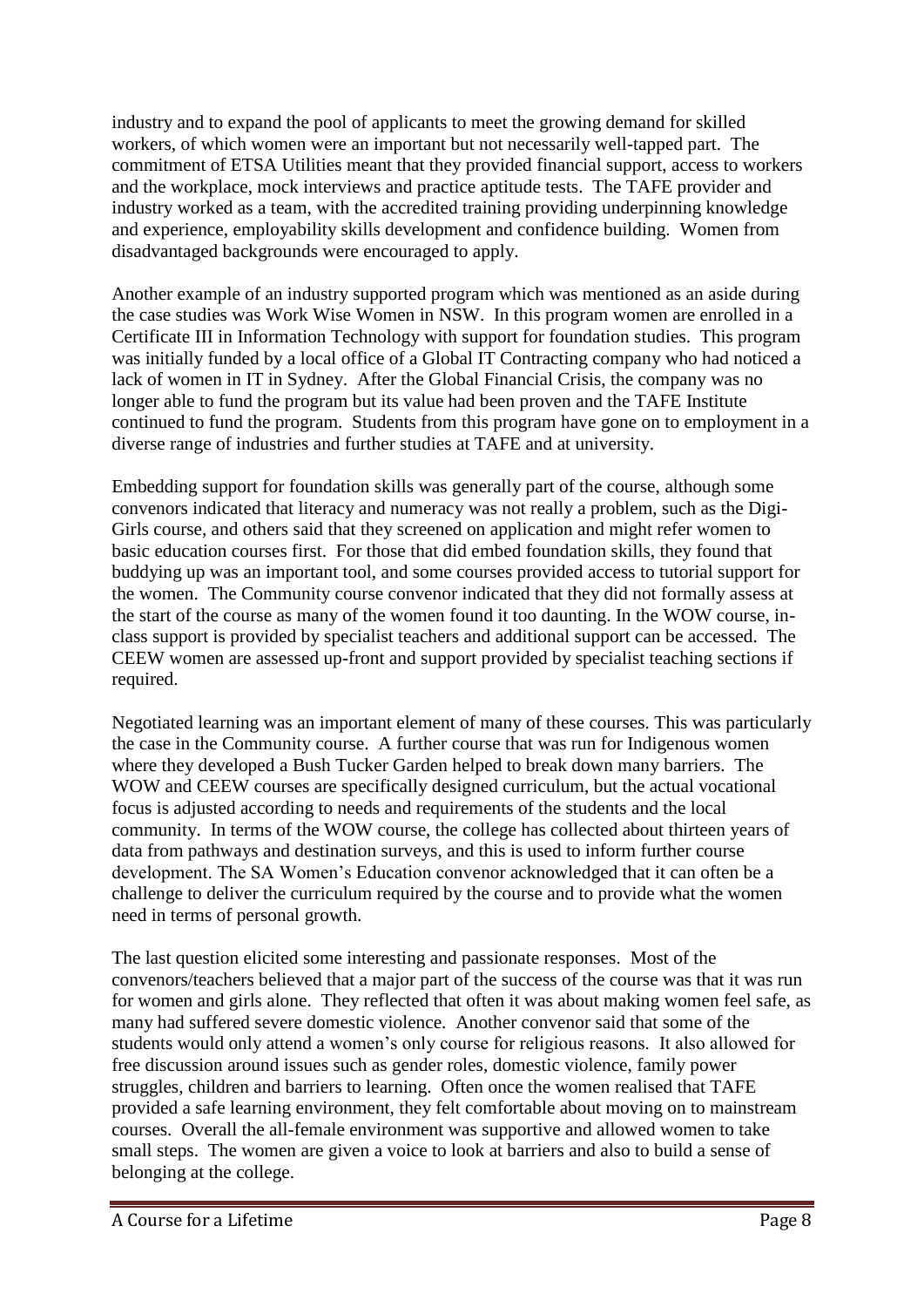The Digi-Girls program was set up specifically to give girls opportunities that they might not otherwise have without feeling embarrassed or intimidated. The course built confidence and career aspirations, and industry women are able to address the group and speak about skills needed and possibilities for careers. The Women's Education program in SA also indicated that the possibility of online and distance courses was being considered so that more women could access the program. Their survey of students indicated that many women would not have come to study if the course had not been for women only.

Though not specifically requested, many of the convenors/teachers commented that it was very important that these courses be either free or very inexpensive. They believe that the women are not always willing to invest in their own learning preferring to spend on their families. However, once they had experienced the benefits of their return to learning, further study in mainstream classes for which they were then willing to pay, was often undertaken.

Overall, the feedback from teachers and students strongly agreed that there is an important place for women's only programs in the VET market. They provide an opportunity to gain or refresh skills for the workplace with industry tasters and support for foundation skills. More significantly, these courses provide a comfortable and safe environment that will recognise the conflicting pressures that many women experience through home and work responsibilities.

### **Conclusions**

These case studies outline a history of success of women's programs in terms of both enrolments and completions. They are also successful in that they meet the needs of learners and provide real pathways to employment and further education. As measured against the NVEAC principles, they are strong equity programs. As measured by the enthusiasm of the generally female teachers, they are also successful.

In returning to the questions that we asked at the beginning of this report, if they fit the NVEAC principles so strongly, and if they are so successful in terms of completions, and women gaining employment or going on to further study, then why have such programs been under attack for a number of years now, and why are there less programs for women than was once the case? One possible reason is that many of these courses are free, and are measured in terms of cost to the TAFE Institutes rather than a benefit to the productivity of Australia's workforce.